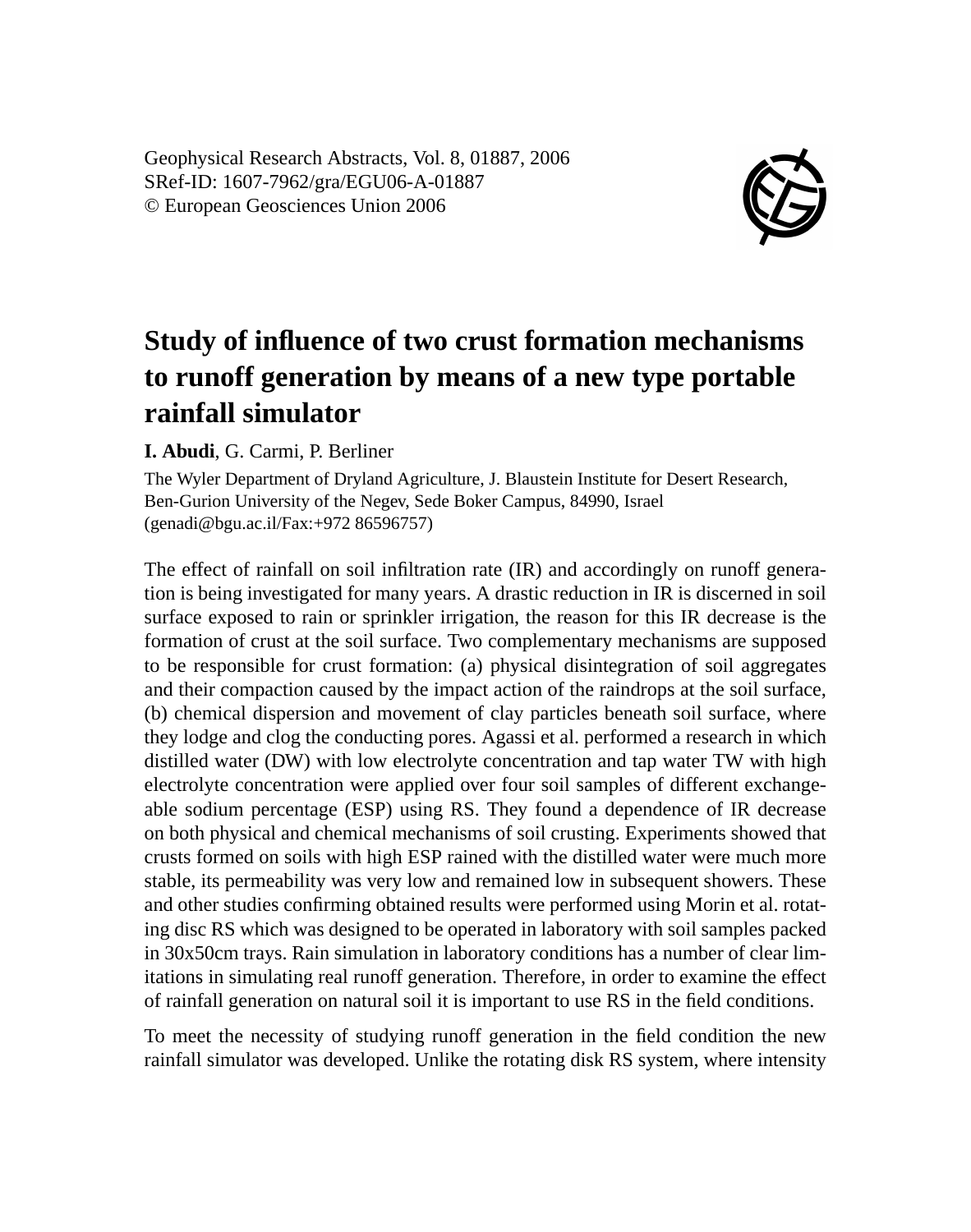is determined by the rotating disk mechanism creating pulsing flow, the flow rate of the RS presented in this study is regulated by solenoid valve operated by an electric controller. Intensity changes according to the duration of valve opening and the time intervals between each spraying pulse. RS characteristic parameters such as water distribution, rain intensity, dropsize and drops velocity were analyzed and calibrated. The RS is capable to produce the rain with the same parameters simultaneously over two 2x1 m plots.

Since RS does not produce a continued rain but pulsed one, the first experiment was to estimate the influence of pulse break duration on runoff generation. For that purpose a series of field tests was performed with various pulse durations. It wasn't found a significant difference in runoff generation while showers with pulse duration less or equal of 12 seconds were applied, i.e. this regime may be considered as a continuous rain.

The objective of the field RS experiments was to evaluate the significance of each of two crust-formation mechanisms for the process of runoff generation for soils of low ESP. Simulated rainfall intensity of 29 mm/h was applied for all experiments. Experiments were carried out at the Mashash experimental runoff harvesting farm in the Negev desert (Israel).

The effect of drops impact was examined by covering the plot with a screen that absorbs most of raindrops kinetic energy (KE) thus prevents raindrops impact on soil surface. This screen was made of three layers of mosquito net that were stretched on 1.1x2.1m wooden frame and placed 15cm above the plot. The treatment was performed on three screened plots and eight control plots with simulated rain duration of 90min. Runoff at the screened plot arose with average delay of 8 minutes relatively the control plots. Final infiltration rate was reached for the control plots and not reached for the screened plots. The results show that influence of the physical crust formation mechanism is high and that rainfall energy and raindrop impact strongly affect runoff generation.

The effect of electrolyte concentration was examined by applying distilled water (DW) rainfall with electrical conductivity (EC) of  $0.05dSm^{-1}$  on the plots until final infiltration rate is reached. Four replicas of this experiment were performed and compared with eight control plot data (rained with tap water (TW)). In the beginning more rapid runoff intensity increase was observed in the experiments with DW than with TW though the STDEV then is high (3-10% in DW and 3-13% in TW). Nevertheless average final infiltration rate for both treatments was very close (12mm/h and 13 mm/h) and in both cases it was reached after 55min. So we found no significant effect of the electrolyte concentration of the applied water on runoff generation. Physical crust